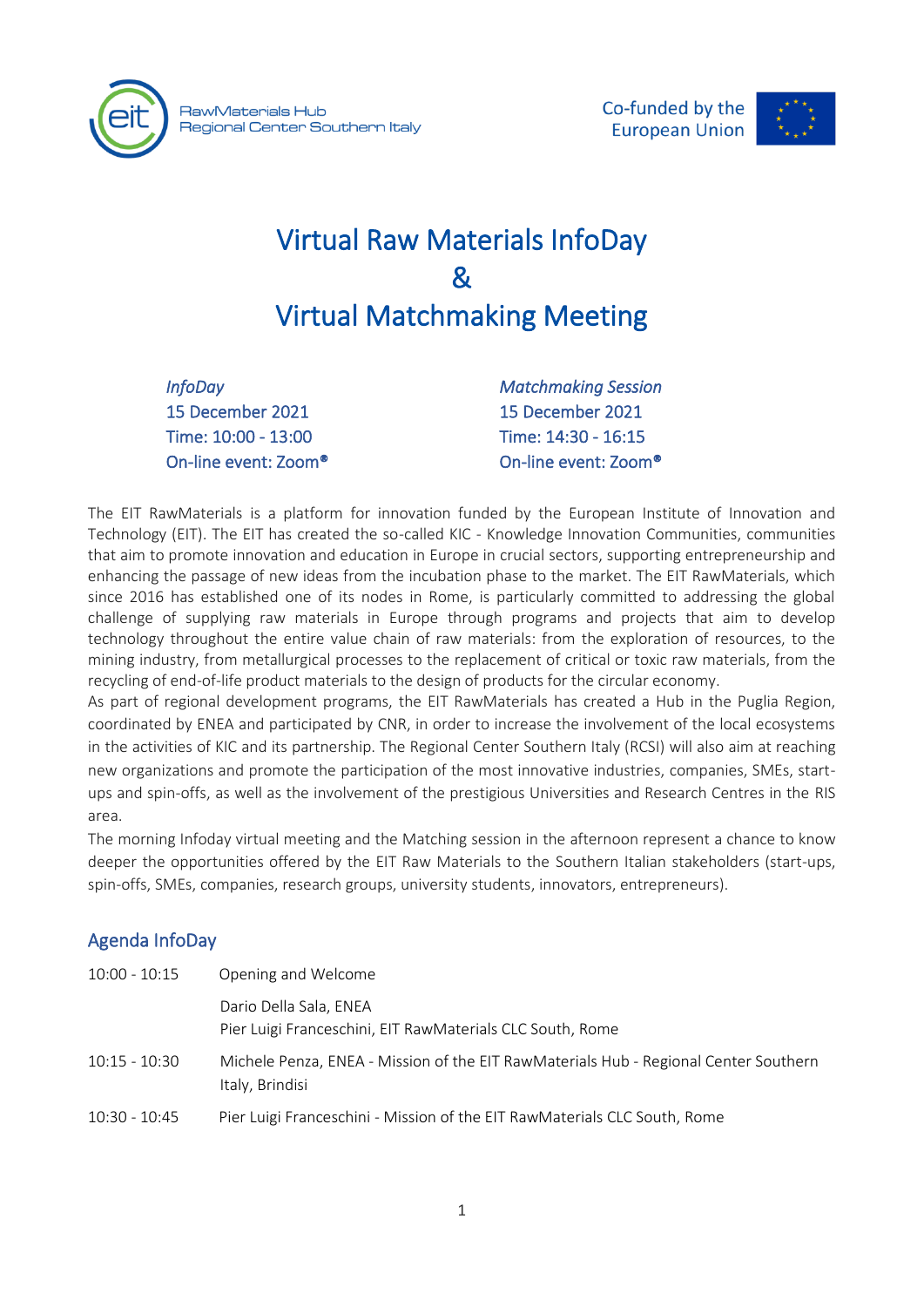

RawMaterials Hub<br>Regional Center Southern Italy



| $10:45 - 11:00$ | Fabio Pegorin - EIT RawMaterials Funding Opportunities for Business Creation &<br>Innovation, Rome                                                                                                                                      |
|-----------------|-----------------------------------------------------------------------------------------------------------------------------------------------------------------------------------------------------------------------------------------|
| $11:00 - 11:10$ | Fabio Ferri - EIT RawMaterials Funding Opportunities for Education & Universities, Rome                                                                                                                                                 |
| $11:10 - 11:30$ | Q&A                                                                                                                                                                                                                                     |
| 11:30 - 13:20   | Real Time Pitch & Feedback from Southern CLC staff on Innovative Ideas (RIS Hub to<br>select a few relevant raw materials ideas to pitch 5 mins. each - project ideas on<br>education, innovation, startups, spinoffs, SMEs, companies) |
| 10 min          | Startup: Scobyskin, Napoli/Campania<br>Topic: Bacterial nanocellulose for the cosmetics and fashion & design sectors<br>Speaker: Marco Abbro, Head of Section, Biologic - Knowledge for Business, Napoli                                |
| 10 min          | Startup: Repod srl, Cagliari/Sardegna<br>Topic: IoT hardware/software device for fully-automatic high-performance urban waste<br>management<br>Speaker: Alberto Sanna, Founder-CEO Repod Srl                                            |
| 10 min          | Startup: La Mia Energia scarl, Cassino/Lazio<br>Topic: La Mia Energia PV recycling solutions for the international market<br>Speaker: Melissa Arduini, International Relationships Coordinator                                          |
| 10 min          | Startup: 9-Tech srl, Eraclea (Venezia)/Veneto<br>Topic: 9-PV project<br>Speaker: Pietrogiovanni Cerchier, Founder-CEO 9-Tech srl                                                                                                        |
| 10 min          | Startup: Plasmapps srl, Modugno (Bari)/Puglia<br>Topic: Plasmapps R&D for materials plasma processing<br>Speaker: Nella Rossini, R&D Manager                                                                                            |
| 10 min          | Startup: Environ Governance srl, Lecce/Puglia<br>Topic: 3D printing eco-sustainable batteries for smart energy management<br>Speaker: Antonio Caloro, CEO-Founder Environ Governance srl                                                |
| 10 min          | Startup: REWOW srl, Bari/Puglia<br>Topic: Innovative solutions for the valorization of Used Cooking Oils<br>Speaker: Antonino Biundo, CEO-Founder REWOW srl                                                                             |
| 10 min          | Startup: Sestre srl, Trinitapoli (Barletta-Andria-Trani)/Puglia<br>Topic: Natural materials for cosmetics<br>Speaker: Sabrina Fiorentino, CEO-Founder Sestre srl                                                                        |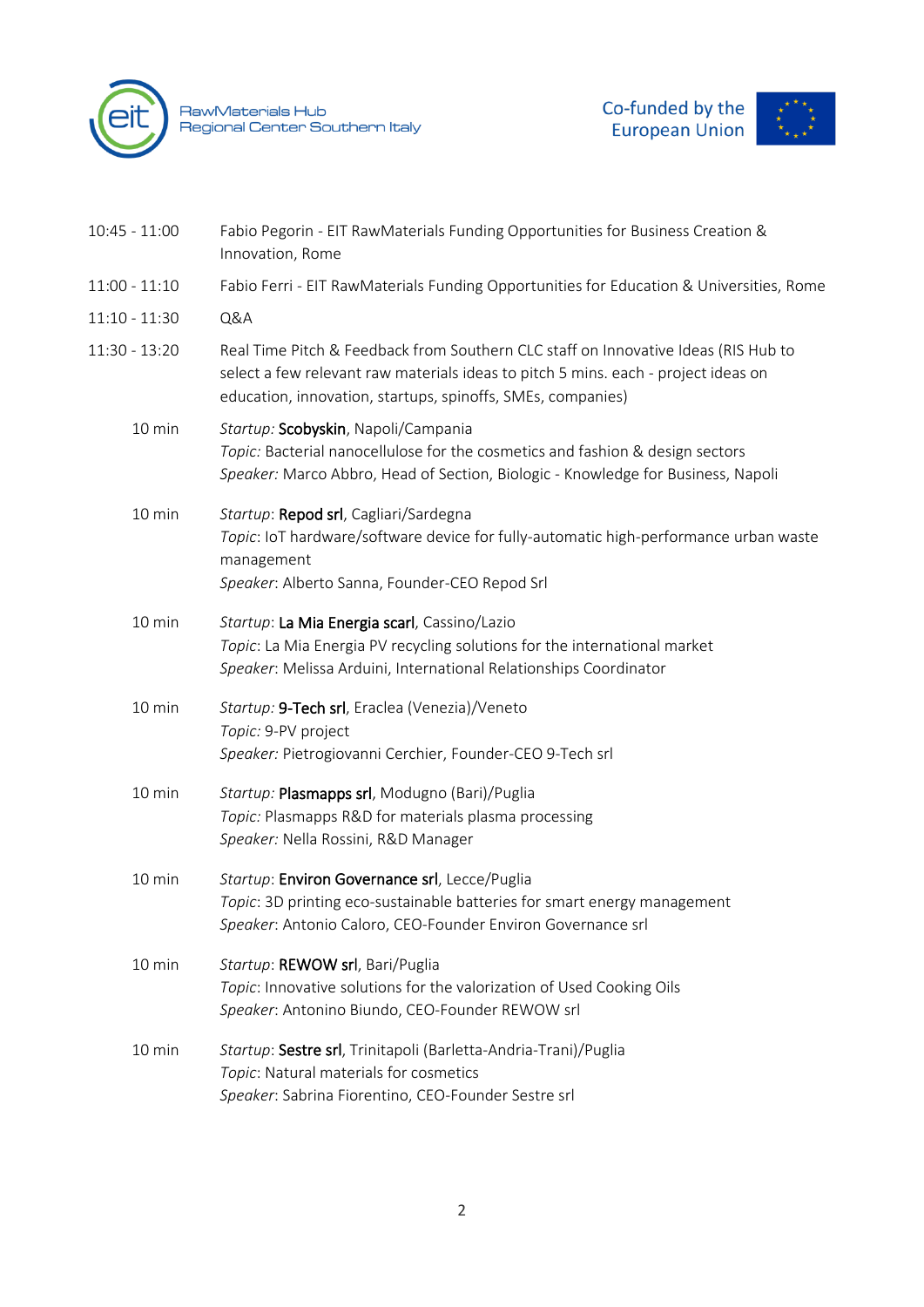

RawMaterials Hub<br>Regional Center Southern Italy



| $10 \text{ min}$ | Startup: HYMOS DYNAMICS srl, Parabita (Lecce)/Puglia<br>Topic: Industrialization of a new cyber physical system (CPS) for bio-processing 4.0<br>Speaker: Sebastiano Martignano, Technical Director    |
|------------------|-------------------------------------------------------------------------------------------------------------------------------------------------------------------------------------------------------|
| $10 \text{ min}$ | Company: STC-Italy srl, Mesagne (Brindisi)/Puglia<br>Topic: STC Srl: Technological solutions inspired by innovation<br>Speaker: Sabrina Urgese, Sales and Marketing Assistant                         |
| $10 \text{ min}$ | Company: TECHEMET GROUP, Torino/Piemonte - Guagnano (Lecce)/Puglia<br>Topic: Leading company in smelting and refining of automobile catalyst<br><i>Speaker: Alvise Marzo, Public Affairs Director</i> |
| 13:20            | <b>End of Pitch Session</b>                                                                                                                                                                           |
| $13:20 - 14.30$  | Lunch Break                                                                                                                                                                                           |

# Matchmaking Session

| 14.30 - 15:00   | Introduction and Welcome                                                                                                                                                                        |
|-----------------|-------------------------------------------------------------------------------------------------------------------------------------------------------------------------------------------------|
|                 | Michele Penza, ENEA<br>$\bullet$<br>Stefano Marastoni, ARTI<br>$\bullet$<br>Filippo Ammirati, EEN Bridgeconomy<br>Marco Alvisi, CETMA<br>$\bullet$                                              |
| 15:00           | Presentation of selected Incubators and Innovation Centres from RIS Area Southern Italy:                                                                                                        |
| $15:00 - 15:20$ | Knowledge for Business, Napoli/Campania<br>Annamaria Capodanno - Shareholder Knowledge for Business - Director Innovation Village<br>Francesca Cocco, Business Developer Knowledge for Business |
| $15:20 - 15:35$ | Contamination Lab (Ba-Lab) UNIBARI, Bari<br>Annalisa Turi, UNIBARI, Bari/Puglia                                                                                                                 |
| $15:35 - 15:50$ | Contamination Lab (C-Lab) UNISALENTO, Lecce<br>Giuseppe Maruccio, UNISALENTO, Lecce/Puglia                                                                                                      |
| $15:50 - 16:05$ | CETMA - Start Factory, a local partnership by EIT RawMaterials, Brindisi<br>Wanda Arena, StartMan Factory, Brindisi/Puglia                                                                      |
| $16:05 - 16:15$ | Conclusion and Farewell                                                                                                                                                                         |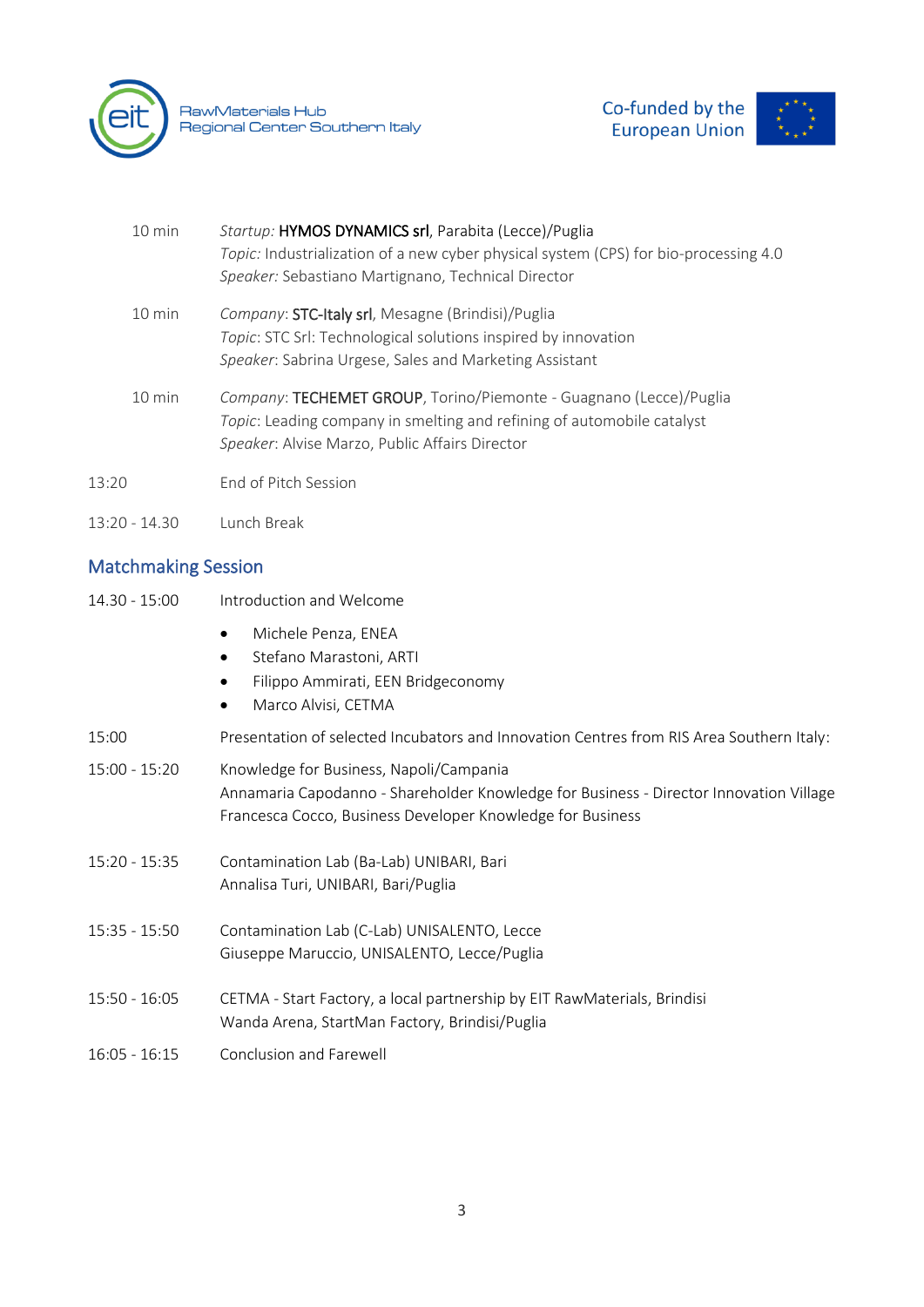

RawMaterials Hub Regional Center Southern Italy Co-funded by the **European Union** 

### Further Information

The participation is free of charge. After registration the participants will receive a link Zoom to follow online the scheduled events *InfoDay* and *Matchmaking*.

#### Registration

The free of charge registration should be applied to link (therein it will be possible to choose one or both the events)[: https://connect.portici.enea.it/rawmaterialinfoday\\_15dic2021/event/registration.html](https://connect.portici.enea.it/rawmaterialinfoday_15dic2021/event/registration.html)

#### Language

English is the official language. The presentation slides will be in English, but they will be commented in native language (Italian) of the RCSI area.

#### **Contact**

Email: [info@eitrawmaterials-rcsi.eu](mailto:info@eitrawmaterials-rcsi.eu) Website: www.eitrawmaterials-rcsi.eu

*organised by: supported by:*